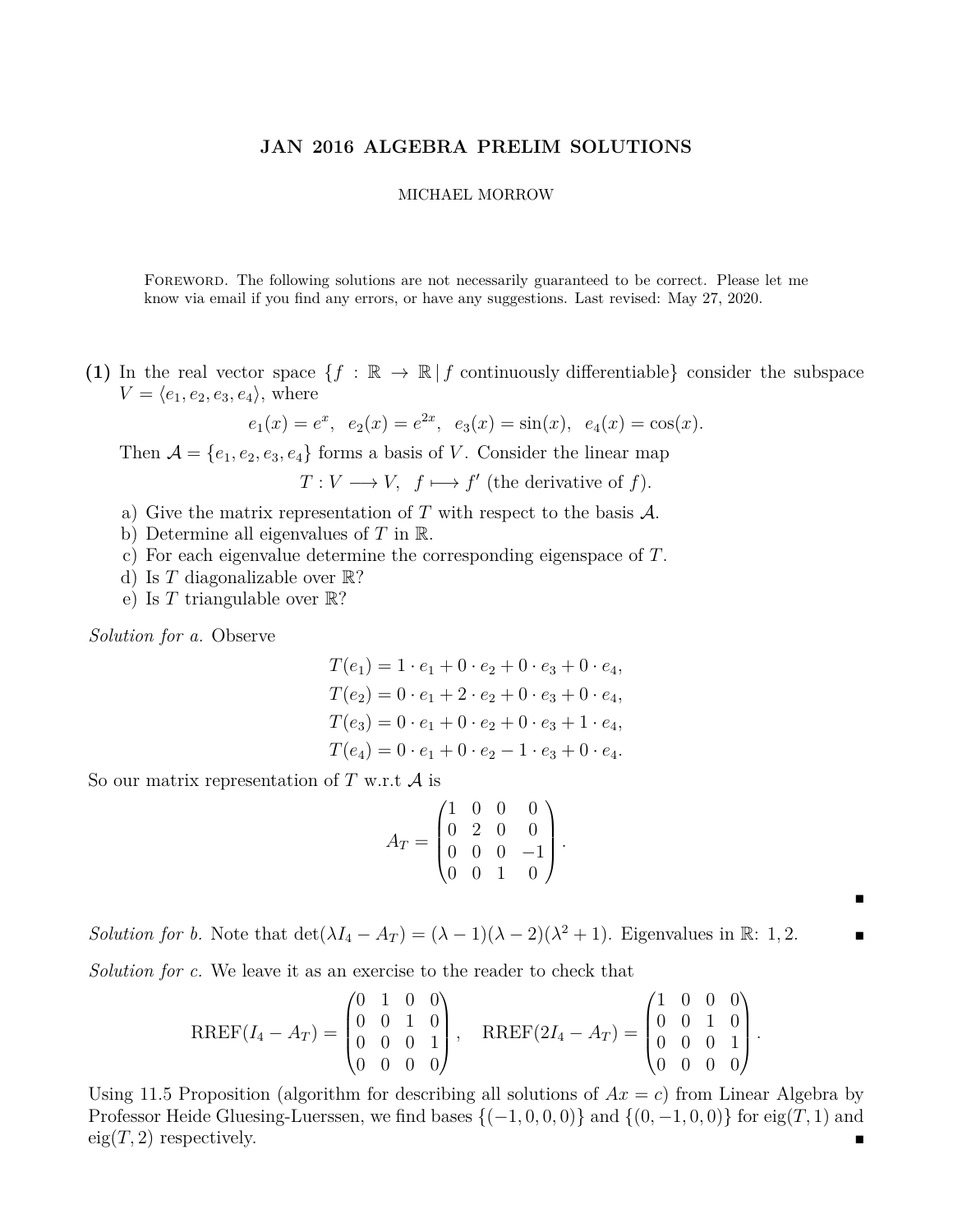*Solution for d.* Since V is 4-dimensional over  $\mathbb{R}$ , and T has only two eigenvectors over  $\mathbb{R}$ , then T is not diagonalizable. This is because a linear map *T* is diagonalizable if and only if *V* has a basis consisting of eigenvectors of *T*.

*Solution for e.* Since  $\chi_T = (\lambda - 1)(\lambda - 2)(\lambda^2 + 1)$  does not factor linearly over  $\mathbb{R}, T$  is not triangulable over  $\mathbb{R}$ .

**(2)** Let *V* be a finite-dimensional inner product space with inner product denoted by  $\langle \cdot, \cdot \rangle$ . Let *T* be a self-adjoint linear map on *V* , that is,

 $\langle v, T(w) \rangle = \langle T(v), w \rangle$  for all  $v, w \in V$ .

Show *T* nilpotent  $\implies$  *T* = 0.

*Solution.* Since *T* is nilpotent, 0 is the only eigenvalue of *T*. Furthermore, by the Spectral Theorem for Self Adjoint Maps, there exists a basis for *V* consisting of eigenvectors of *T*. Call this basis  $\{v_1, \ldots, v_n\}$ . Now let  $v \in V$ . We can write  $v = \lambda_1 v_1 + \ldots + \lambda_n v_n$  for some  $\lambda_1, \ldots, \lambda_n \in F$ . Then

$$
T(v) = T(\lambda_1 v_1 + \ldots + \lambda_n v_n) = \lambda_1 T(v_1) + \ldots + \lambda_n T(v_n) = \lambda_1 \cdot 0 v_1 + \ldots + \lambda_n \cdot 0 v_n = 0.
$$

Hence  $T = 0$  as desired.

- **(3)** Let *G* be a finite group and let  $N \triangleleft G$  be a normal subgroup of *G*. Let *p* be a prime divisor of |*N*| and suppose *N* has a unique Sylow *p*-subgroup.
	- a) Suppose *p* does not divide [*G* : *N*]. Show that *G* has a unique Sylow *p*-subgroup.
	- b) Suppose p divides  $[G: N]$ . Give an example where the conclusion from (a) does not hold.

*Solution for a.* Write  $|G| = p^k m$  and  $|N| = p^{\ell} n$  where  $(p, m) = (p, n) = 1$ . Let  $P \subset N$  be the unique Sylow *p*-subgroup of *N*. Observe

$$
[G : P] = [G : N][N : P] = [G : N]n.
$$

Since  $p \nmid n$  and  $p \nmid [G : N]$ , then  $p \nmid [G : P]$ . Since  $[G : P] = (p^k m)/p^\ell$  and  $\ell \leq k$ , it follows that  $k = \ell$ . This means *P* is a Sylow *p*-subgroup of *G*. Now let *P*<sup> $\prime$ </sup> be any Sylow *p*-subgroup of *G*. Then we have  $gP'g^{-1} = P$  for some  $g \in G$ . Therefore  $gP'g^{-1} \subset N$ . Since *N* is normal, it is invariant under conjugation by elements in *G*, so  $g^{-1}(gP'g^{-1})g = P' \subset N$ . Since *P* is the *unique* Sylow *p*-subgroup of *N*, we have  $P = P'$ . Thus *P* is the unique Sylow *p*-subgroup of *G*.

*Solution for b.* Consider  $D_{12}$ , the dihedral group on the regular hexagon. Denote

$$
D_{12} = \{1, r, \ldots, r^5, sr, \ldots, sr^5\},\
$$

where  $r^6 = s^2 = 1$  and  $sr = rs^{-1}$ . Note that  $C_6 \cong \langle r \rangle$  is normal in  $D_{12}$ , since  $[D_{12} : C_6] = 2$ . Furthermore,  $\{1, r^3\}$  is the unique Sylow 2-subgroup of  $C_6$ . Finally, observe that  $D_{12}$  does not have a unique Sylow 2-subgroup. This is because the Sylow 2-subgroups of  $D_{12}$  are of order 4, and two of them are  $\langle s, r^3 \rangle$ , and  $\langle sr^2, r^3 \rangle$  $\Big\rangle.$ 

**(4)** Let  $n \geq 5$  and let  $A_n$  denote the alternating group on *n* symbols.

- a) Let  $G \subset A_n$  be a subgroup such that  $[A_n : G] < n$ . Show that  $G = A_n$ .
- b) Is there a subgroup  $H \subset A_n$  such that  $[A_n : H] = n$ ?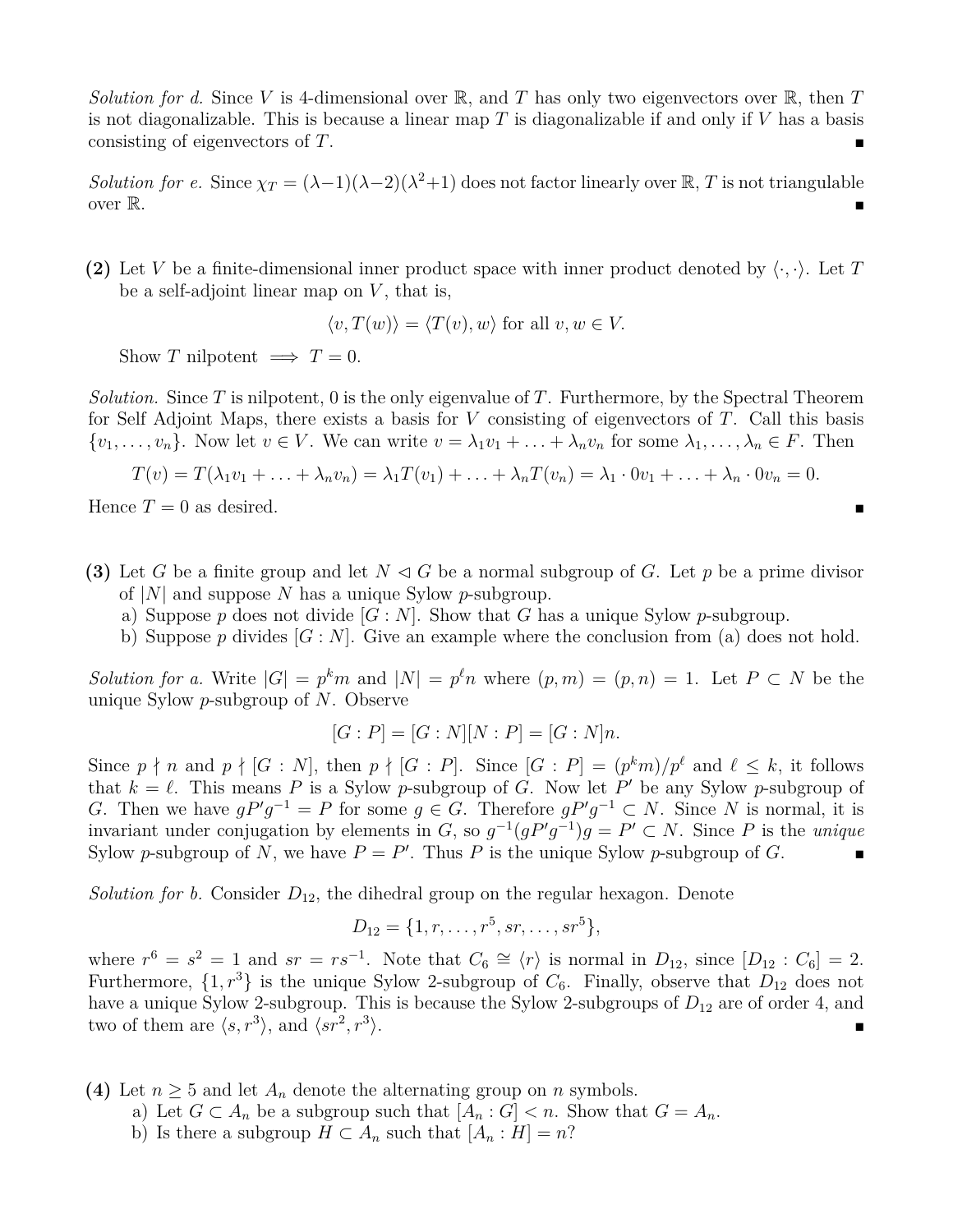*Solution for a.* Assume there is some subgroup  $G \subset A_n$  with  $[A_n : G] = m \lt n$ . Let A be the set of all left cosets of *G* in  $A_n$ , and let  $A_n$  act on A by left-multiplication. Let  $\pi : A_n \to S_m$  be the associated permutation representation. Since  $n!/2 > m!$  (for  $n \geq 5$ ), the map  $\pi$  cannot be injective. Thus ker  $\pi$  is nontrivial. Since ker  $\pi$  is normal in  $A_n$ , and  $A_n$  is a simple group, we must have ker  $\pi = A_n$ . In particular, we have  $aG = G$  for all  $a \in A_n$ . So there is only one coset of *G* in  $A_n$ , hence  $G = A_n$ .

*Solution for b.* Yes. Clearly  $A_{n-1} \subset A_n$  for all  $n \in \mathbb{N}$ , and  $A_{n-1}$  is of index *n* in  $A_n$ .

**(5)** Let

$$
Int(\mathbb{Z}) = \{ f \in \mathbb{Q}[x] \mid f(m) \in \mathbb{Z} \text{ for all } m \in \mathbb{N} \}.
$$

- a) Determine the group of units of  $Int(\mathbb{Z})$ .
- b) Show that 2 is irreducible but not prime in the ring  $Int(\mathbb{Z})$ .

*Solution for a.* Since  $Int(\mathbb{Z})$  is a subring of  $\mathbb{Q}[x]$ , the units of  $Int(\mathbb{Z})$  must also be units in  $\mathbb{Q}[x]$ . Note that the units of  $\mathbb{Q}[x]$  are the nonzero constant polynomials. Since any unit in  $\text{Int}(\mathbb{Z})$  must be an integer after plugging in any element of  $\mathbb{N}$ , the units of  $Int(\mathbb{Z})$  must be integers. Hence the units of Int $(\mathbb{Z})$  are  $\{-1,1\}.$ 

*Solution for b.* Suppose 2 is reducible in  $Int(\mathbb{Z})$ . Then  $2 = fg$  where  $f, g \in Int(\mathbb{Z})$  are constant non-unit polynomials. Plugging in 1 on both sides yields  $2 = f(1)g(1) = fg$ , where  $f, g \in \mathbb{Z}$ . Since 2 is irreducible in Z, either *f* or *g* is a unit in Z. But the units of Z are precisely the units of Int( $\mathbb{Z}$ ), which contradicts our assumption that *f*, *g* are non-units. Hence 2 is irreducible in Int( $\mathbb{Z}$ ). Finally, we have

$$
x(x-1) = 2\binom{x}{2} \in \text{Int}(\mathbb{Z}),
$$

so the product of two elements in  $Int(\mathbb{Z})$  is divisible by 2, but neither factor is divisible by 2.

**(6)** For which  $n \in \mathbb{N}$  is the polynomial  $f = \sum_{i=0}^{n} x^{i} \in \mathbb{Q}[x]$  irreducible?

*Proof.* We have

$$
f = \sum_{i=0}^{n} x^{i} = \frac{x^{n+1} - 1}{x - 1} = \frac{1}{x - 1} \prod_{d|n+1} \Phi_d(x).
$$

Since  $\Phi_1(x) = x - 1$ , the RHS will have exactly one factor iff  $n+1$  is prime. Hence f is irreducible iff  $n+1$  is prime.

**(7)** Let *K* ⊂ C be a subfield such that *K/*Q is Galois with cyclic Galois group of order 4.

- a) Show that *K* has a unique subfield *L* such that  $[L: \mathbb{Q}] = 2$ .
- b) Show that  $\sigma(K) \subset K$ , where  $\sigma$  denotes complex conjugation.
- c) Show that the subfield *L* in part (a) is contained in R.

*Solution for a.* Let  $G = \text{Gal}(K/\mathbb{Q}) \cong C_4$ . Then *G* has a unique subgroup of index 2, namely  $C_2$ . By the Fundamental Theorem of Galois Theory,  $C_2$  corresponds to a subextension  $L/\mathbb{Q}$  such that  $[L:\mathbb{Q}]=[C_4:C_2]=2.$  The uniqueness of *L* follows from the uniqueness of  $C_2$ .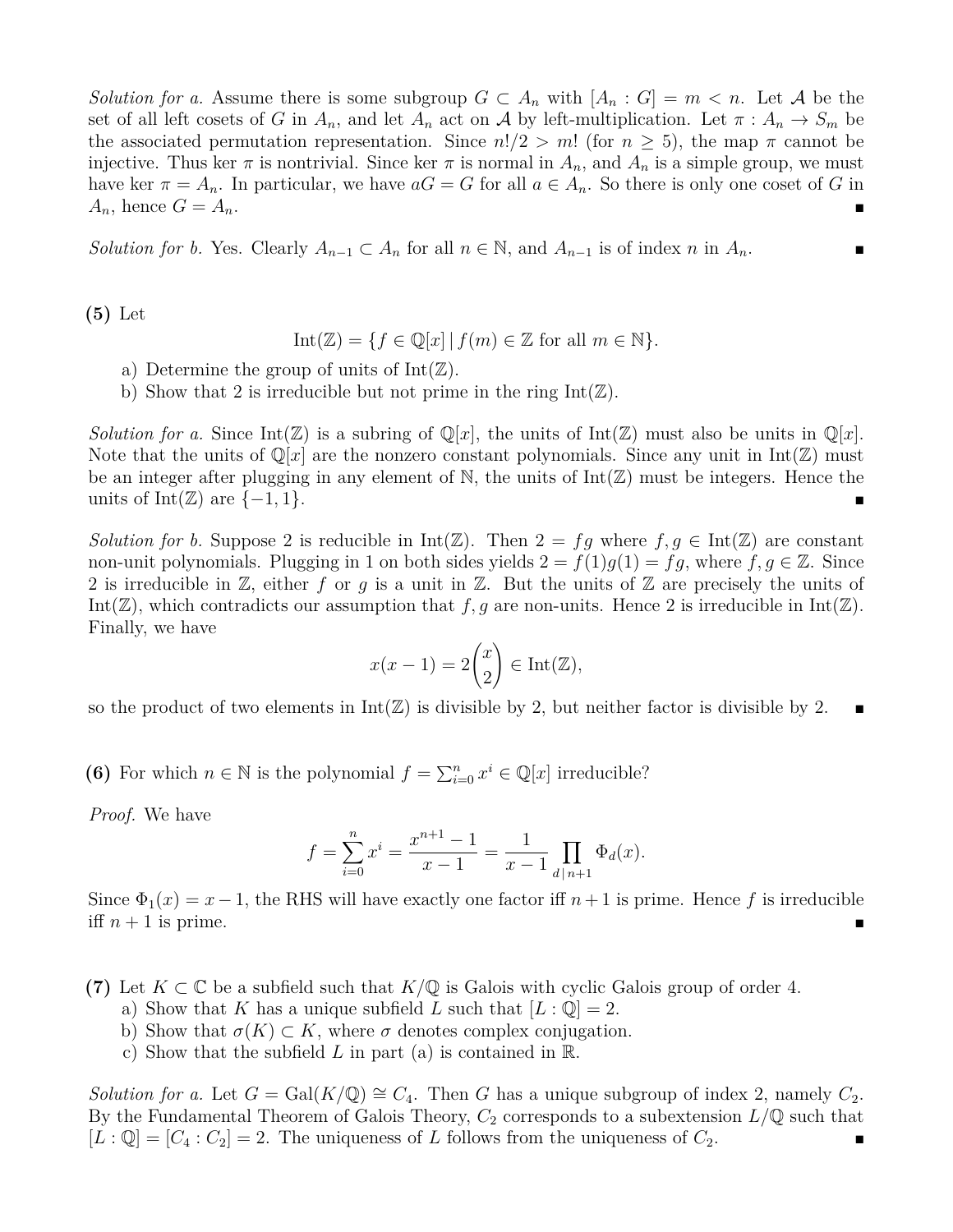*Solution for b.* Let  $z \in K$ . Since  $K/\mathbb{Q}$  is a finite extension, it is algebraic. Thus *z* has a minimal polynomial  $m_z(x) = x^n + a_{n-1}x^{n-1} + \ldots + a_0 \in \mathbb{Q}[x]$ . Since  $\sigma$  is an automorphism of  $\mathbb C$  that fixes Q pointwise, we have

$$
m_z(\sigma(z)) = \sigma(z)^n + a_{n-1}\sigma(z)^{n-1} + \dots + a_0
$$
  
=  $\sigma(z^n) + \sigma(a_{n-1})\sigma(z^{n-1}) + \dots + \sigma(a_0)$   
=  $\sigma(z^n + a_{n-1}z^{n-1} + \dots + a_0)$   
=  $\sigma(0)$   
= 0.

Thus  $\sigma(z)$  is also a root of  $m_z(x)$ . Since  $K/\mathbb{Q}$  is Galois, it is normal. Thus  $\sigma(z) \in K$ .

*Solution for c.* By part (b),  $\sigma(z) \in K$ , so  $z = \sigma(\sigma(z)) \in \sigma(K)$ . Thus  $\sigma(K) = K$ , so  $\sigma$  is an automorphism of *K*, hence  $\sigma \in G$ . Note that  $\text{ord}(\sigma)$  is at most 2. We proceed by cases. Suppose ord( $\sigma$ ) = 1. Then  $\sigma(x) = x$  for all  $x \in K$ , so  $L \subset K \subset \mathbb{R}$ . Now suppose ord( $\sigma$ ) = 2. Then  $\sigma$ generates the unique two element subgroup of *G*, and hence fixes all of *L* by part (a). Therefore  $L \subset \mathbb{R}$ . In both cases, the claim has been proven.

**(8)** Let *q* be a prime power and  $m \in \mathbb{N}$ . Consider the finite fields  $\mathbb{F}_q \subset \mathbb{F}_{q^m}$  and the map

$$
\tau : \mathbb{F}_{q^m} \longrightarrow \mathbb{F}_{q^m}, \quad a \longmapsto \sum_{i=0}^{m-1} a^{q^i}.
$$

- a)  $\tau$  is  $\mathbb{F}_q$ -linear.
- b) im  $\tau \subset \mathbb{F}_q$ .
- c)  $\tau$  is not the zero map.

d) im 
$$
\tau = \mathbb{F}_q
$$
.

*Solution for a.* Let  $a, b \in \mathbb{F}_{q^m}$ , and let  $\lambda \in \mathbb{F}_{q}$ . We have

$$
\tau(\lambda a + b) = \sum_{i=0}^{m-1} (\lambda a + b)^{q^i} = \lambda \sum_{i=0}^{m-1} a^{q^i} + \sum_{i=0}^{m-1} b^{q^i} = \lambda \tau(a) + \tau(b).
$$

We can do this via the Frobenius automorphism, and since  $\lambda^{q^i} = \lambda$  for all  $q \ge 1$ .

*Solution for b.* Let  $a \in \mathbb{F}_{q^m}$ . Observe

$$
\tau(a)^q = \left(\sum_{i=0}^{m-1} a^{q^i}\right)^q = \sum_{i=0}^{m-1} a^{q^{i+1}} = \underbrace{a^q + a^{q^2} + \ldots + a^{q^m}}_{\text{since } a^{q^m} = a \text{ in } \mathbb{F}_{q^m}} = \tau(a).
$$

Hence  $\tau(a) \in \mathbb{F}_q^{\times}$ , so im  $\tau \subset \mathbb{F}_q$ .

*Solution for c.* Note that  $\tau(a) = 0$  implies *a* is a root of the polynomial  $f = x + \ldots + x^{q^{m-1}}$ . Since  $deg(f) = q^{m-1}$ , we know f has at most  $q^{m-1}$  roots in  $\mathbb{F}_{q^m}$ . Since  $q^{m-1} < q^m$ , there must exist an element  $b \in \mathbb{F}_{q^m}$  such that  $f(b) \neq 0$ . Therefore  $\tau(b) \neq 0$ , hence  $\tau$  is not the zero map.

*Solution for d.* Write  $q = p^k$  for some  $k \ge 1$ . By similar reasoning as in part (c), the biggest ker  $\tau$ can be is  $\mathbb{F}_{q^{m-1}}$ . Therefore dim ker  $\tau \leq k(m-1) = km - k$ . By part (b), dim im  $\tau \leq k$ . By ranknullity, *km* = dim ker *τ* + dim im *τ* ≤ *km* − *k* + dim im *τ* . Therefore *km* − (*km* − *k*) ≤ dim im *τ* , so  $k \leq \dim \mathrm{im} \tau$ . Hence  $\dim \mathrm{im} \tau = k$ , so  $\mathrm{im} \tau = \mathbb{F}_q$ .